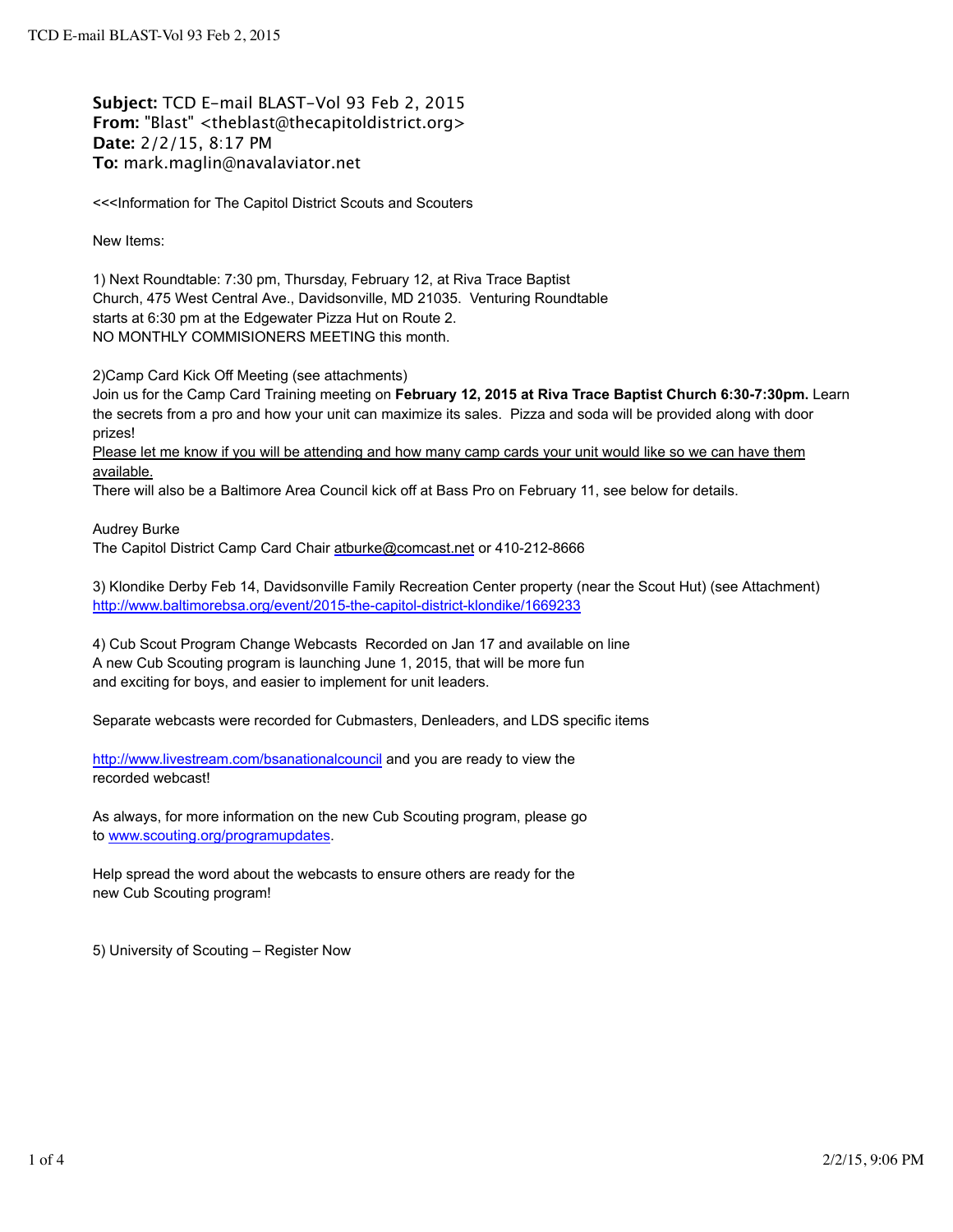

## **Join Us For The Baltimore Area Council University of Scouting**

# **Date: Saturday, March 14, 2015**

### CLICK HERE TO REGISTER TODAY!

**Location: Carroll Community College 1601 Washington Road Westminster, MD 21157**

*click HERE for Directions/Map*

**Check In and Walk In Registrations: 7:00-7:45am Welcome / Opening Ceremony: Begins promptly at 8am**

**Questions?** Please visit our homepage for University of Socuting for FAQs, schedules and course lists at www.baltimorebsa.org/uos

The following link will provide you with the list of classes and the number of participants registered at:

http://www.baltimorebsa.org/openrosters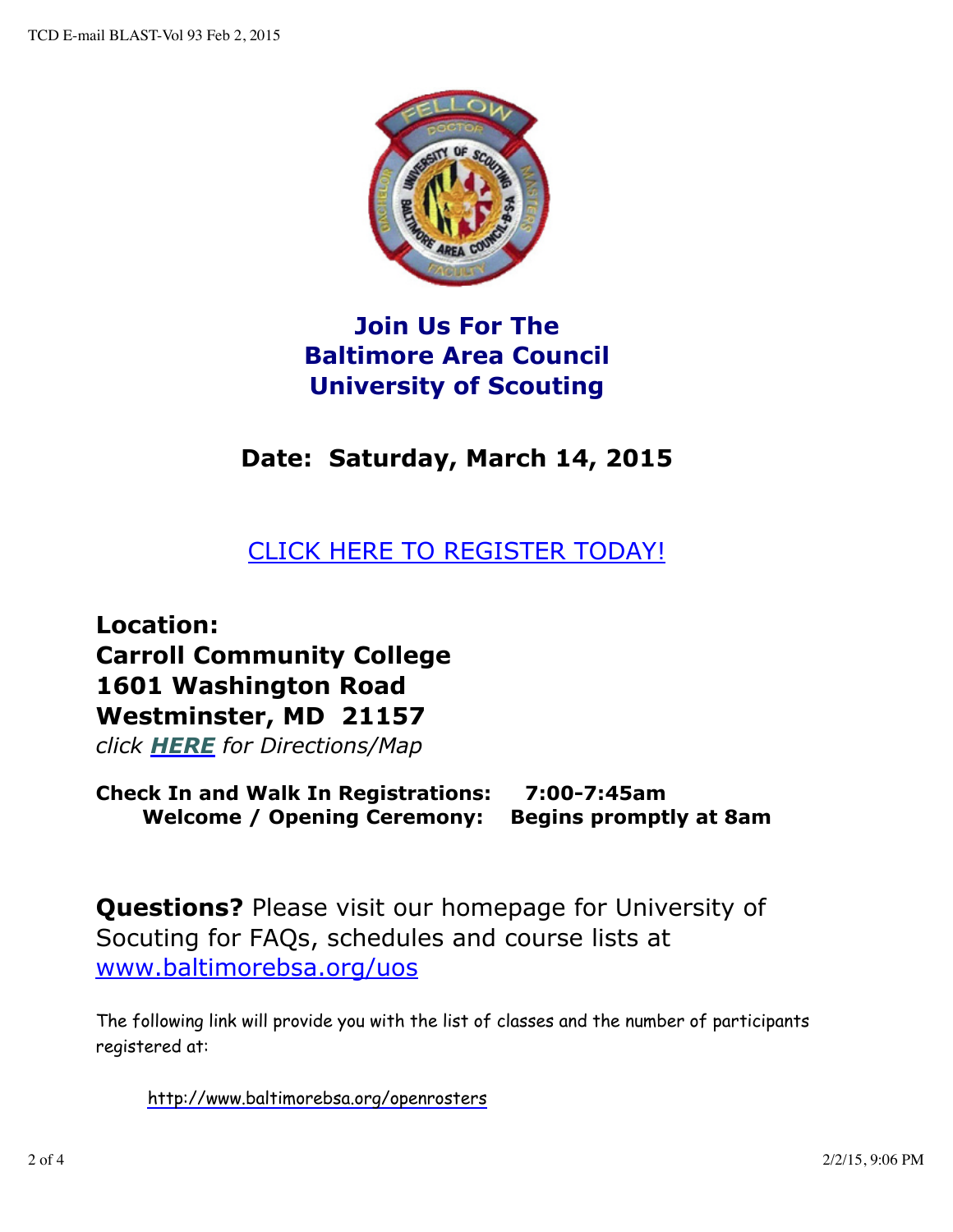#### /ViewchildActivitySpaceAvailable.aspx?ActivityKey=1638074&OrgKey=2238

Hard to believe but….

7 Saturdays away……………..

**Share The News:** Click here if you would like to send this information to one or more friends. Your friends will not be added to any mailing list.

OLD ITEMS From Previous Blasts

1) University of Scouting--Saturday March 14, 2015.

It is with great pleasure that I inform you that registration for the 2015 University of Scooting has begun. Our program keeps on growing.

This year we are offering over 131 classes, "21 of which are new courses including the revised Cub Scout changes from National".

We included 3 separate sessions to allow adults to update any training they need to do online – we will allow a continuing education credit for this too.

These three sessions will allow for 60 scouters to take and update any required and optional online training they can get from MyScouting. Printers will be available to print the online certificate.

We are finalizing our Key Note Speaker and once this is settled, we will announce it on our web page.

In the meantime, you can register at:

#### http://www.baltimorebsa.org/event/2015-university-of-scouting/1638074

A sample course schedule for commissioners is attached. Courses of interest for cub and boy scouting are available at http://www.baltimorebsa.org/event/2015 university-of-scouting/1638074

**2) 2016 SCOTTISH JAMBOREE (CORRECTED E-mail address from precious BLASt) July 10 to Augst 1 2016. Limited spots--planning meetings start this Jauuary. Information at www.jamborette.org.uk. To request access to our signup e-mail jamboguys2016@gmail.com**